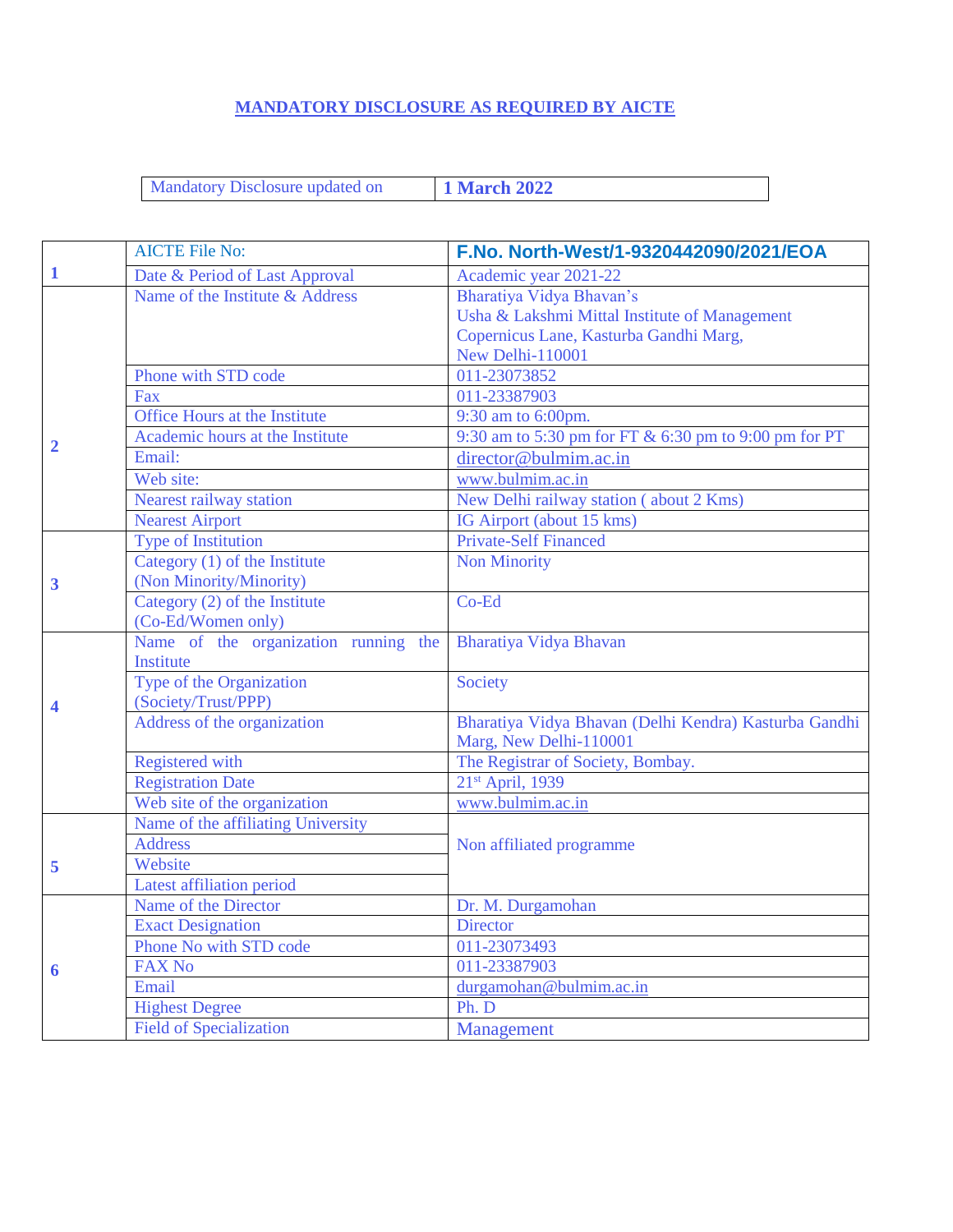## **7. Board of Governors**

| Sr.            | <b>Name</b>                                                                                    | <b>Designation</b> |
|----------------|------------------------------------------------------------------------------------------------|--------------------|
| N <sub>o</sub> |                                                                                                |                    |
|                | <b>Sh. C. R. Gharekhan</b>                                                                     | Chairman           |
| $\mathbf{1}$   | <b>Indian Foreign Service (Retd)</b><br>Formerly Permanent Representative of India in the UNO. |                    |
|                |                                                                                                |                    |
| $\overline{2}$ | <b>Sh. Ashok Pradhan</b>                                                                       | Member             |
|                | Indian Administrative Service (Retd)                                                           |                    |
|                | Director, Bharatiya Vidya Bhavan, Delhi Kendra.                                                |                    |
|                | Formerly Secretary to Government of India                                                      |                    |
| 3              | Dr. Rajendra Singh,                                                                            | Member             |
|                | Indian Administrative Service (Retd)                                                           |                    |
|                | Director (Admin & Legal)<br>Bharatiya Vidya Bhavan, Head Office Mumbai,                        |                    |
|                | Formerly Additional Chief Secretary to Government of Maharastra.                               |                    |
|                |                                                                                                |                    |
| 4              | <b>Sh. K.L Thapar</b>                                                                          | Member             |
|                | Former Member (Traffic) Railway Board and Principal Advisor Planning                           |                    |
|                | Commission, GOI, Chairman, Asian Institute.                                                    |                    |
|                |                                                                                                |                    |
| 5              | <b>Prof. Om Vikas</b>                                                                          | Member             |
|                | Former Director (VC),<br>ABV-IIITM {Indian Institute of information Technology &               |                    |
|                | Management)                                                                                    |                    |
|                |                                                                                                |                    |
| 6              | <b>Sh. Rajesh R. Mehta</b>                                                                     | Member             |
|                | CEO & Director C & C,                                                                          |                    |
|                | Alpha Group India                                                                              |                    |
| 7.             | <b>New Delhi</b><br>Prof. (Dr.) Umashankar Venkatesh                                           | Member             |
|                | Professor of Marketing and Director Post Graduate Program (AMBA                                |                    |
|                | Accredited, 1-year MBA Program, ranked 12th in India)                                          |                    |
|                | <b>Great Lakes Institute of Management, Gurugram</b>                                           |                    |
|                |                                                                                                |                    |
| 8              | <b>Shri Sougat Chatterjee</b>                                                                  | Member             |
|                | <b>CEO</b>                                                                                     |                    |
|                | <b>Apollo Preventive Health, Chennai</b>                                                       |                    |
| 9              | <b>Nominee State Government Delhi</b>                                                          | <b>Member</b>      |
|                | Director of Technical Education (Ex-Officio)                                                   |                    |
|                | Nominee of State Government,                                                                   |                    |
|                | Government of NCT of Delhi                                                                     |                    |
| 10             | <b>Nominee of All India Council for Technical Education (AICTE)</b>                            |                    |
|                | <b>Regional Officer (Ex. Officio)</b>                                                          | Member             |
|                | Nominee of AICTE,                                                                              |                    |
|                | <b>AICTE- North Western Regional</b>                                                           |                    |
|                | Chandigarh.                                                                                    |                    |
|                |                                                                                                |                    |
|                |                                                                                                |                    |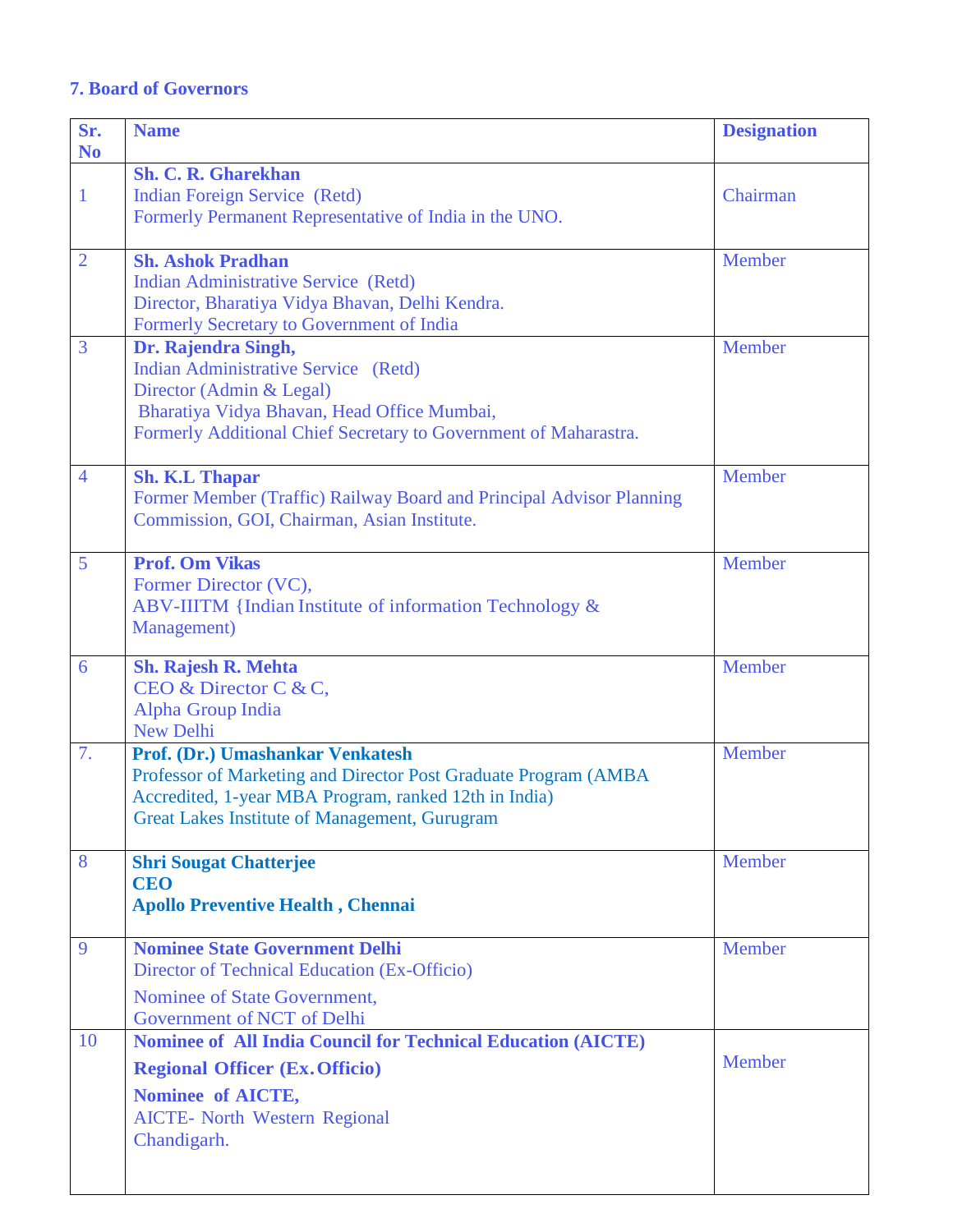| <sup>11</sup> | <b>Shri Sameer Mehta</b><br>CEO & MD Multiplier,<br>New Delhi    | Member    |
|---------------|------------------------------------------------------------------|-----------|
| 12            | Dr. Arun Tyagi                                                   | Member    |
|               | Associate Professor, Bhavan's Usha & Lakshmi Mittal Institute of |           |
|               | Management (BULMIM)                                              |           |
| 13            | Dr. M. Durgamohan                                                | Member    |
|               | Director, Bhavan's Usha & Lakshmi Mittal Institute of Management | Secretary |
|               | (BULMIM)                                                         |           |
|               |                                                                  |           |
|               | Frequency of meetings & date of last meeting                     |           |
|               | At least once in a year & Date of last meeting: 5 Feb 2021       |           |

### **8. ACADEMIC ADVISORY BOARD**

| <b>Sl. No.</b>          | <b>Name</b>                                   | <b>Designation</b> |
|-------------------------|-----------------------------------------------|--------------------|
| $\mathbf{1}$            | Dr. Sudhanshu Bhushan                         | <b>Chairman</b>    |
|                         | <b>Professor and Provost,</b>                 |                    |
|                         | <b>JK Business School, Gurgaon</b>            |                    |
| $\overline{2}$          | Prof. B.Bhattacharya                          | <b>Member</b>      |
|                         | Ex. Dean Indian Institute of Foreign Trade,   |                    |
|                         | <b>New Delhi</b>                              |                    |
| $\overline{\mathbf{3}}$ | Prof. (Dr.) Madhu Vij Professor.              | <b>Member</b>      |
|                         | <b>Faculty of Management studies,</b>         |                    |
|                         | <b>University of Delhi</b>                    |                    |
| $\overline{\mathbf{4}}$ | Prof. (Dr.) Ruppal Walia Sharma               | <b>Member</b>      |
|                         | Professor & Head SPJIMR, Delhi Centre         |                    |
| 5                       | <b>Dr. Faisal Ahmed</b>                       | <b>Member</b>      |
|                         | <b>Professor International Business,</b>      |                    |
|                         | <b>FORE school of Management, New Delhi</b>   |                    |
| 6                       | Mr. Rajeev Mehra                              | <b>Member</b>      |
|                         | <b>Chief Business Officer</b>                 |                    |
|                         | <b>IFL Housing Finance Ltd.</b>               |                    |
| $\overline{7}$          | <b>Dr. Subir Kumar Ghosh</b>                  | <b>Member</b>      |
|                         | <b>Director &amp; CHRO</b>                    |                    |
|                         | <b>Quality Cognition Pvt Limited</b>          |                    |
|                         | <b>Leadership Mentor, NSL</b>                 |                    |
|                         | & Head -L&D ,(MNC in GCC)                     |                    |
| 8                       | <b>Sh. Aroon Kumar Aggarwal</b>               | <b>Member</b>      |
|                         | <b>Managing Partner</b>                       |                    |
|                         | <b>Bradford Consultants,</b>                  |                    |
|                         | Delhi, India                                  |                    |
| 9                       | <b>Sh. Ajay Adlakha</b>                       | <b>Member</b>      |
|                         | <b>Managing Director</b>                      |                    |
|                         | <b>Infinity Advertising Services Pvt. Ltd</b> |                    |
| 10                      | <b>Sh. Manish Walia</b>                       | <b>Member</b>      |
|                         | <b>Head Automation</b>                        |                    |
|                         | <b>India Region Delta Electronics</b>         |                    |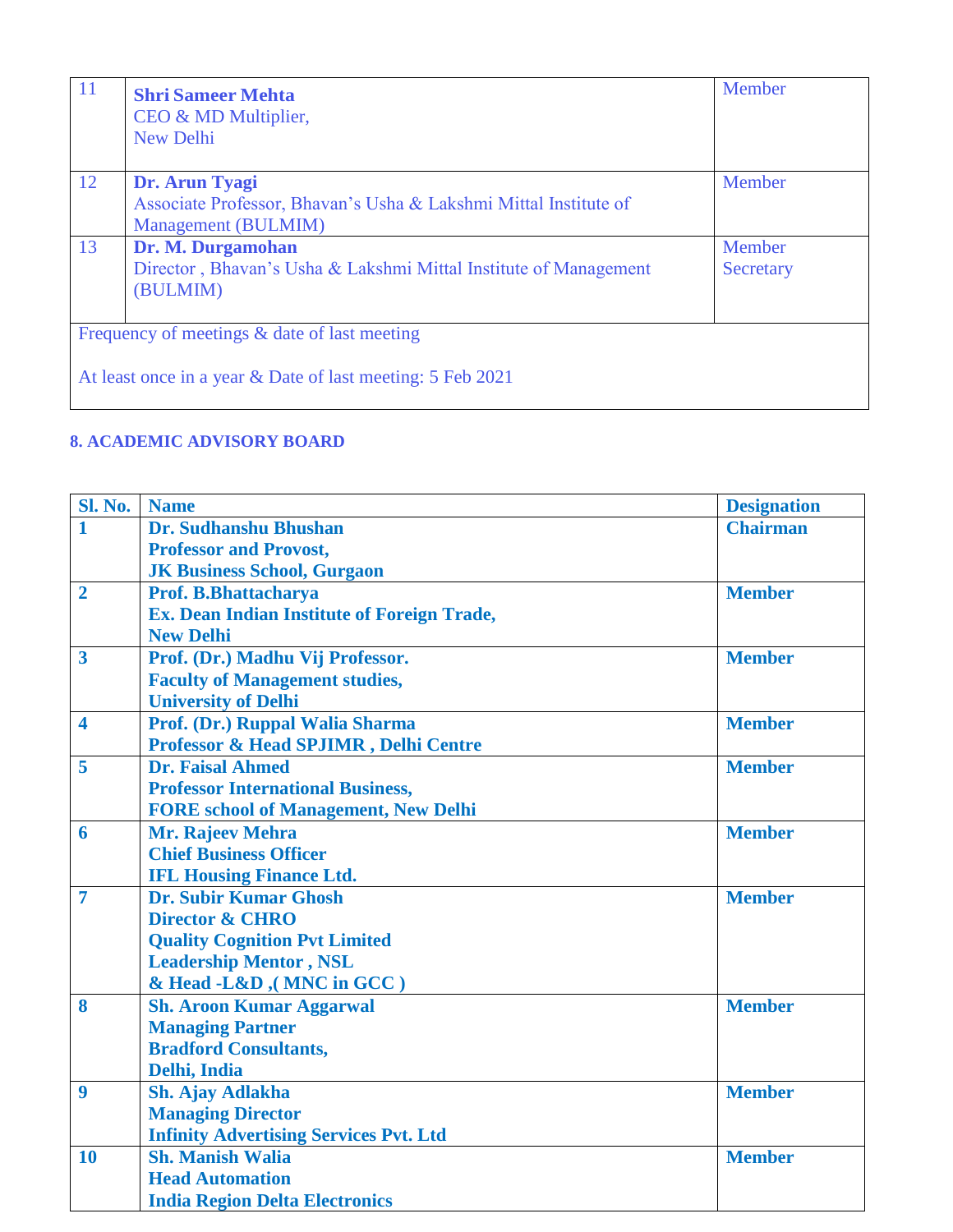| 11        | <b>A Representative of AICTE</b>                                          | <b>Member</b>     |
|-----------|---------------------------------------------------------------------------|-------------------|
| <b>12</b> | A Representative/ Nominee of the State Government                         | <b>Member</b>     |
| 13        | <b>Prof. Mahendra Gupta</b>                                               | <b>Web-Member</b> |
|           | Former Dean & Virgil Professor of Accounting Management Olien             |                   |
|           | <b>Business School,</b>                                                   |                   |
|           | <b>Washington University in St Louis, USA</b>                             |                   |
| 14        | Dr. Dipak C. Jain                                                         | <b>Web-Member</b> |
|           | <b>President (European), Professor of Marketing, CEIBS (China Europe)</b> |                   |
|           | <b>International Business School) China</b>                               |                   |
| 15        | <b>Prof. Bernhard Blessing</b>                                            | <b>Web-Member</b> |
|           | Professor, FHV, University of Applied Science,                            |                   |
|           | Dornbirn, Austria                                                         |                   |
| 16        | <b>Shri. Vishal Sharma,</b>                                               | <b>Web Member</b> |
|           | <b>Managing Director,</b>                                                 |                   |
|           | <b>Deloitte, Hyderabad</b>                                                |                   |
| 17        | <b>Dr.</b> Swati Singh                                                    | <b>Member</b>     |
|           | <b>Associate Professor</b>                                                |                   |
|           | <b>BULMIM</b>                                                             |                   |
| 18        | Dr. M. Durgamohan                                                         | <b>Member</b>     |
|           | <b>Director (BULMIM)</b>                                                  | <b>Secretary</b>  |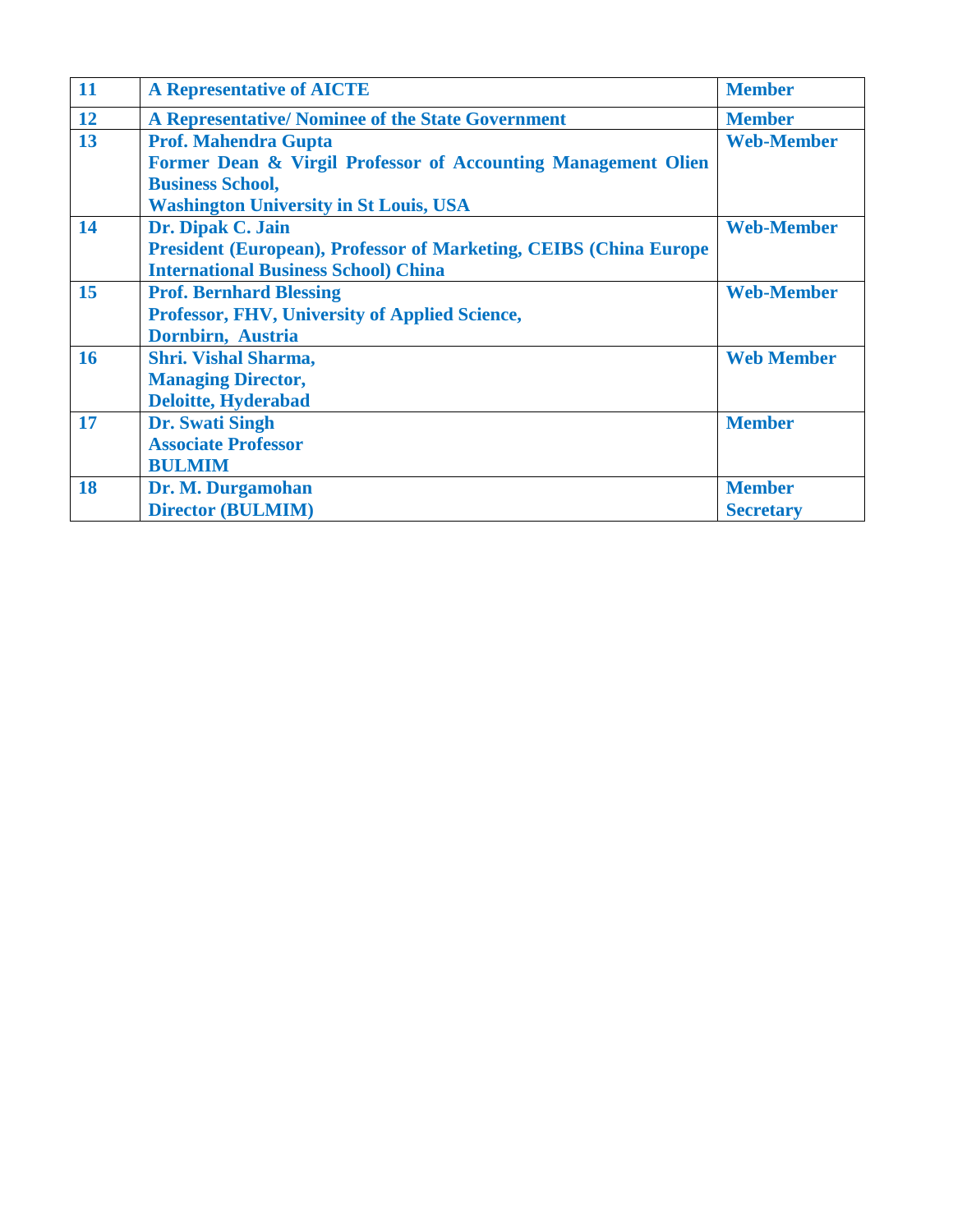

| Student feedback mechanism on institutional Governance/Faculty performance |
|----------------------------------------------------------------------------|
| Student feedback mechanism in placed                                       |
|                                                                            |
| Grievance redressal mechanism for faculty, staff and students              |
| Grievance redressal mechanism in placed                                    |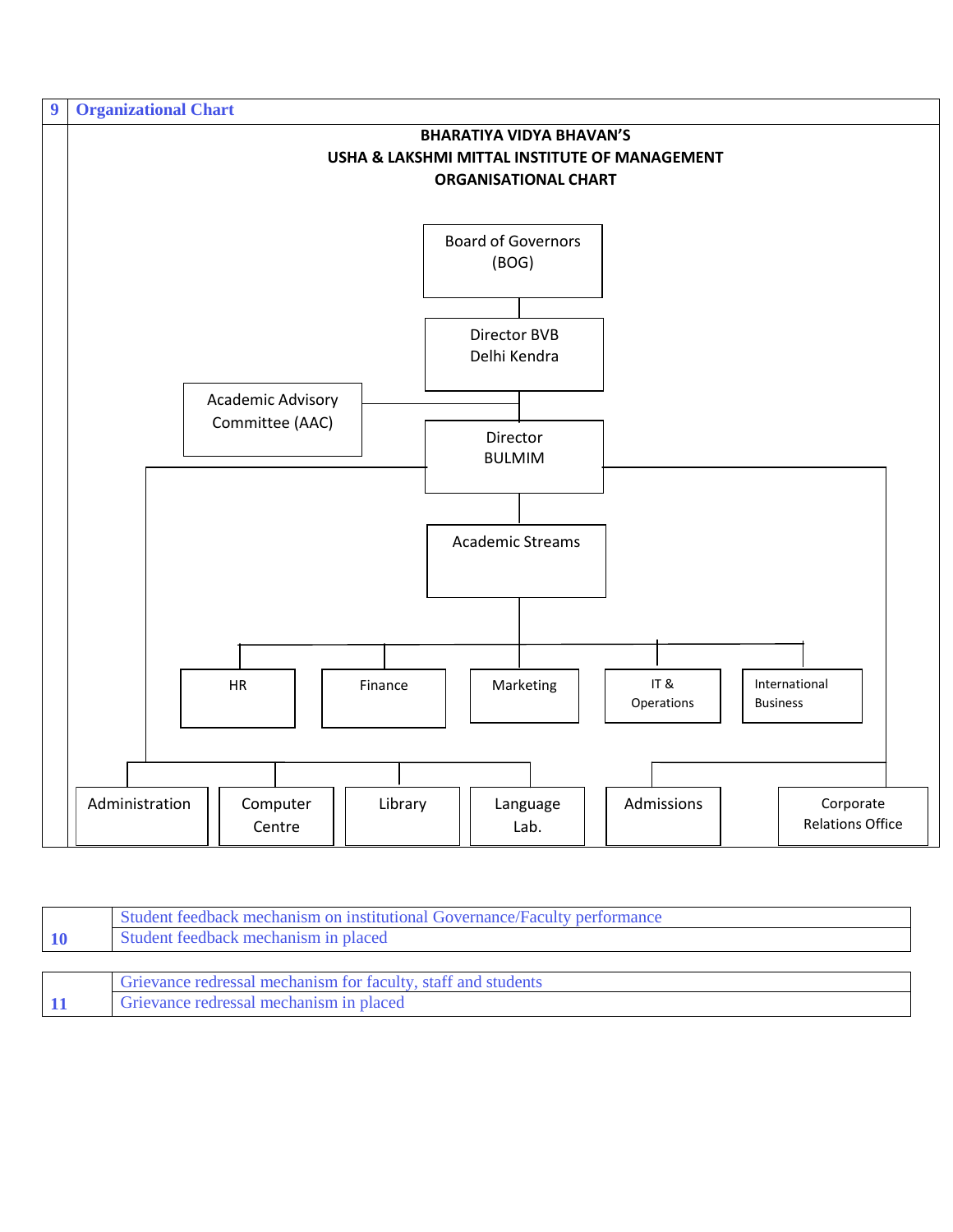| 12 | Name of the Department              | <b>Single Dept</b>    |      |      |
|----|-------------------------------------|-----------------------|------|------|
|    | Course                              | <b>PGDM-Full Time</b> |      |      |
|    |                                     |                       |      |      |
|    |                                     |                       |      |      |
|    | Level (UG/PG)                       | PG                    |      |      |
|    |                                     |                       |      |      |
|    | <b>First year of Approval</b>       |                       |      |      |
|    | PGDM (FT)<br>$-2007$                |                       |      |      |
|    |                                     |                       |      |      |
|    |                                     |                       |      |      |
|    | Year wise Sanction Intake PGDM (FT) | 2021                  | 2020 | 2019 |
|    |                                     | 180                   | 180  | 180  |

| NBA Accreditation Status of the course | Applied, visit date 22-24 April 2022 |
|----------------------------------------|--------------------------------------|
| <b>Doctoral Course Yes/No</b>          | N <sub>0</sub>                       |
| Foreign Collaborations, if any         | N <sub>o</sub>                       |
| Professional Society memberships       | $-AIMA$                              |
|                                        | $-$ AIMS                             |
| <b>Professional Activities</b>         | Yes                                  |
| <b>Consultancy Activities</b>          | N <sub>o</sub>                       |
| <b>Grants Fetched</b>                  | N <sub>o</sub>                       |
| <b>Department Achievements</b>         | <b>ves</b>                           |
| Distinguished Alumni                   | <b>ves</b>                           |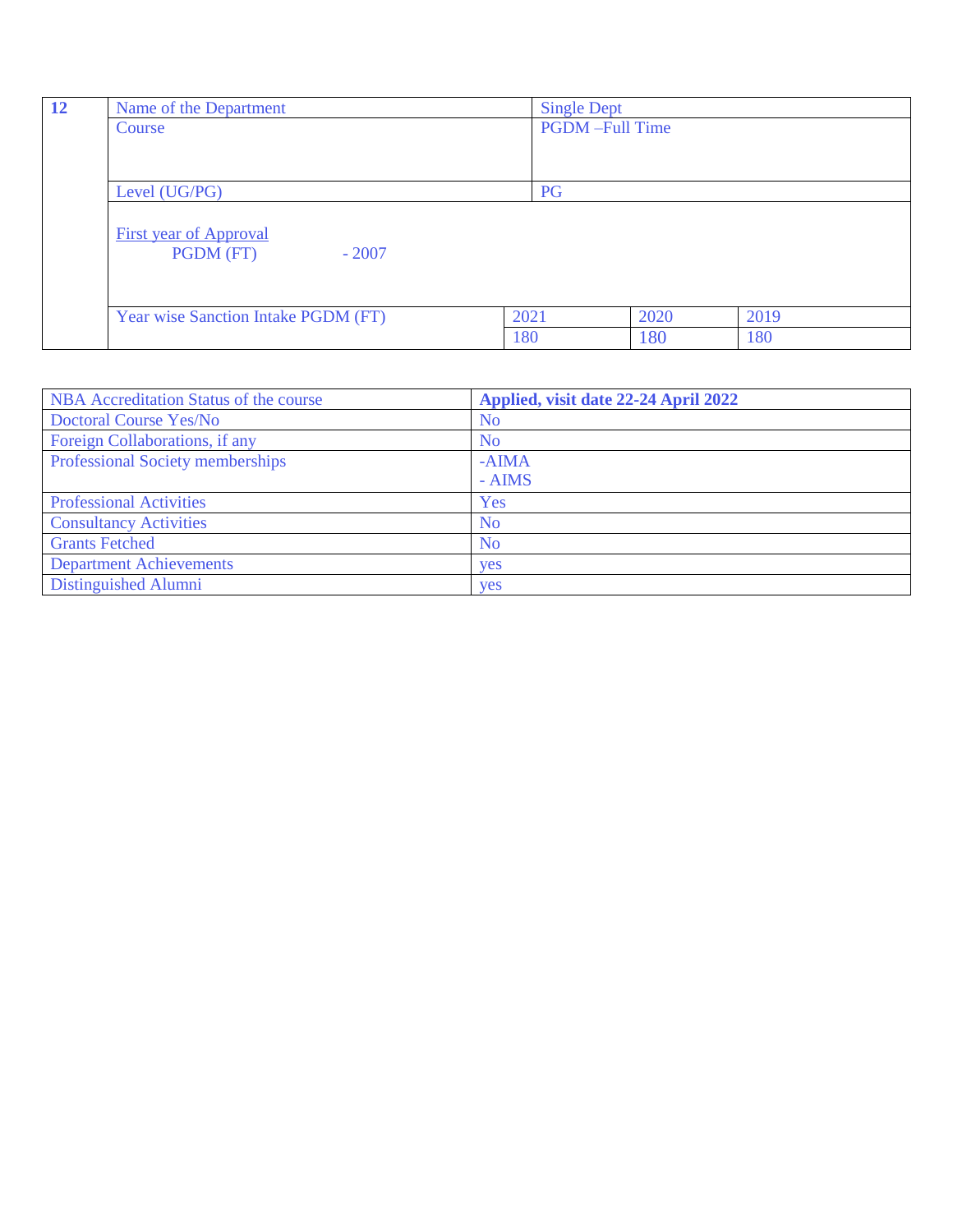# **13. Name of the Teaching Staff**

#### **Bharatiya Vidya Bhavan's Usha & Lakshmi Mittal Institute of Management**

# **Core Faculty Members**

| <b>Name</b>                 | <b>Discipline</b>             | <b>Qualifications &amp;</b> | <b>Work Experience</b>              |
|-----------------------------|-------------------------------|-----------------------------|-------------------------------------|
|                             | /Department                   | <b>Specialization</b>       |                                     |
| Dr. M. Durgamohan           | Marketing &                   | B.Sc. MBA, PGDIT.           | 17 Industry Experience              |
| Director & Professor        | <b>International Business</b> | Ph.D (Marketing)            | <b>19 Years Teaching Experience</b> |
|                             |                               |                             |                                     |
| Dr. Arun Tyagi              | <b>HR</b>                     | B. Com, LLB,                | 4 Years Industry Experience and     |
| <b>Associate Professor</b>  |                               | MHRD, Ph. D                 | 22 Years Teaching Experience        |
| Dr. Swati Singh             | <b>Marketing</b>              | B. Sc, MBA, Ph. D           | 1 Years Industry Experience         |
| <b>Associate Professor</b>  |                               |                             | 17 Years Teaching Experience        |
| <b>Jasdeep Singh Chadha</b> | <b>Operations &amp; QT</b>    | B.Tch, PGDBM,               | 22 Years Teaching Experience        |
| <b>Associate Professor</b>  |                               |                             |                                     |
| Dr. Renu Verma              | Economics                     | BA, M.A, MBA,               | <b>16 Years Teaching Experience</b> |
| Assoc. Prof.                |                               | Ph.D                        |                                     |
| Dr. Nidhi Sahore            | <b>Finance</b>                | B.Com, M.Com,               | 12 Years Teaching Experience        |
| <b>Assistant Professor</b>  |                               | <b>Pursuing Ph. D</b>       |                                     |
| Dr. Khagendra Nath          | <b>OB/HR</b>                  | B.A (Psy) M.A               | 2 Years Industry Experience         |
| Gangai                      |                               | (Applied Psy.)              | 11 Years Teaching Experience        |
| <b>Assistant Professor</b>  |                               | Pursuing Ph. D              |                                     |
| Dr. Pallab Sikdar           | Finance                       | B.Com. MBA,                 | <b>8 Years Teaching Experience</b>  |
| <b>Assistant Professor</b>  |                               |                             |                                     |
| Ms. Namita Dahiya           | IT                            | B.Sc, M.Sc (CS) M           | 1.3 Years Industry Experience       |
| <b>Assistant Professor</b>  |                               | Tech                        | <b>6 Years Teaching Experience</b>  |
| Dr. Jagdish Raj saini       | Finance                       | B.Com, MBA, Ph.D            | <b>4 Years Teaching Experience</b>  |
| <b>Assistant Professor</b>  |                               |                             |                                     |
| Dr. J.R. Dikashit           | <b>SCM</b>                    | B.Text, MBA, Ph.D           | <b>35Years Industry Experience</b>  |
| <b>Assistant Professor</b>  |                               |                             | 10 Years Teaching Experience        |
| Dr. Alok Agrawal            | <b>Marketing</b>              | B.A. MBA, Ph.D              | <b>2Year Teaching Experience</b>    |
| <b>Assistant Professor</b>  |                               |                             |                                     |
| Ms. Minakshi Munshi         | <b>HR &amp;Marketing</b>      | <b>BA. MBA (HR</b>          | <b>4 Years Industry Experience</b>  |
|                             |                               | &Marketing)                 | <b>3 Years Teaching</b>             |

### **14. Admission**

| Entrance Test/Admission criteria | Through CMAT, MAT, CAT XAT etc & GD, PI |
|----------------------------------|-----------------------------------------|
| <b>Admission Calendar</b>        | <b>July to April</b>                    |
| <b>PIO Quota Yes/No</b>          | No                                      |
|                                  |                                         |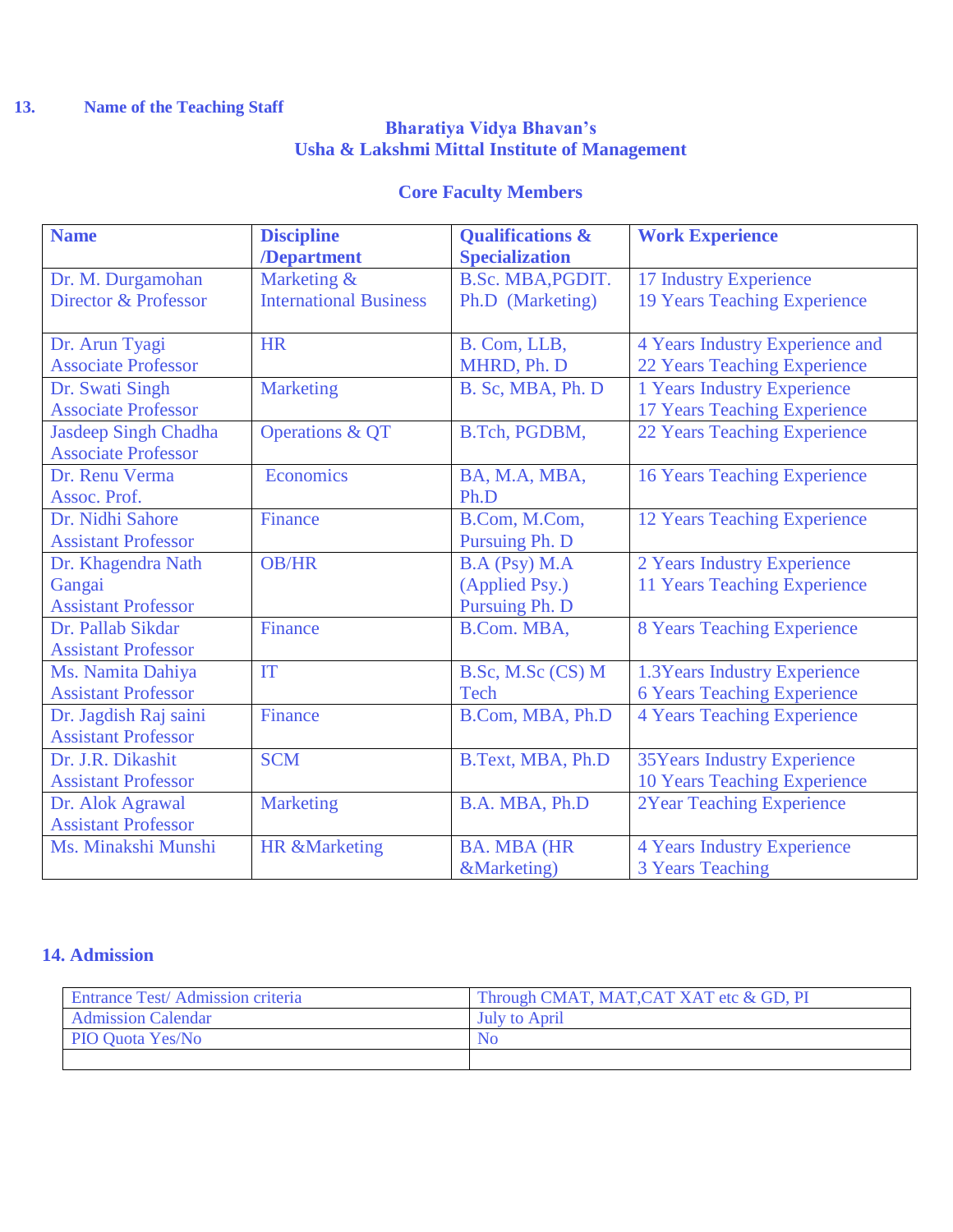| 15 |                        | Infrastructure information $\wedge$ |
|----|------------------------|-------------------------------------|
|    | <b>Class</b><br>Room 1 | <b>Room No. 101</b>                 |
|    | <b>Class</b><br>Room 2 | <b>Room No. 102</b>                 |
|    |                        |                                     |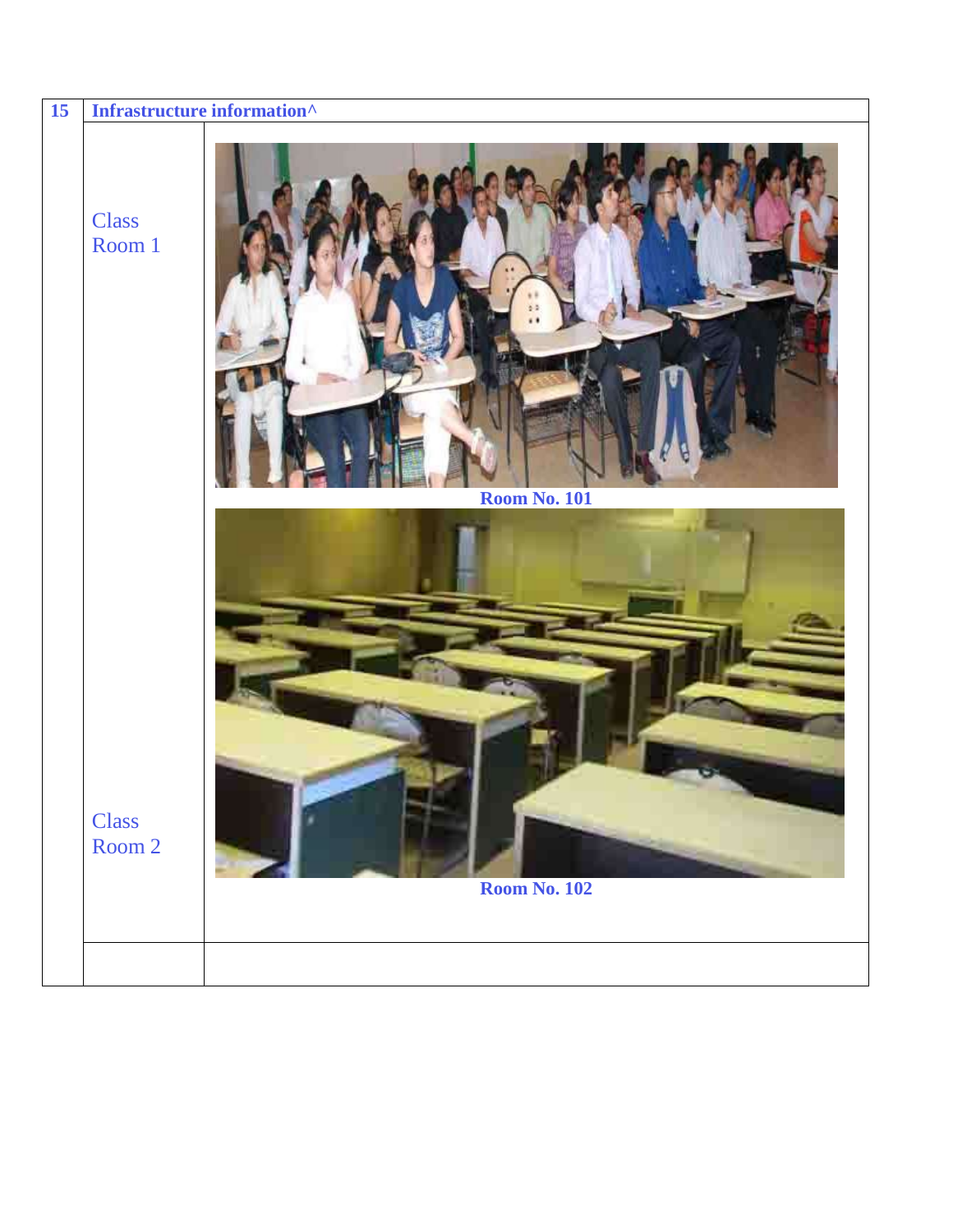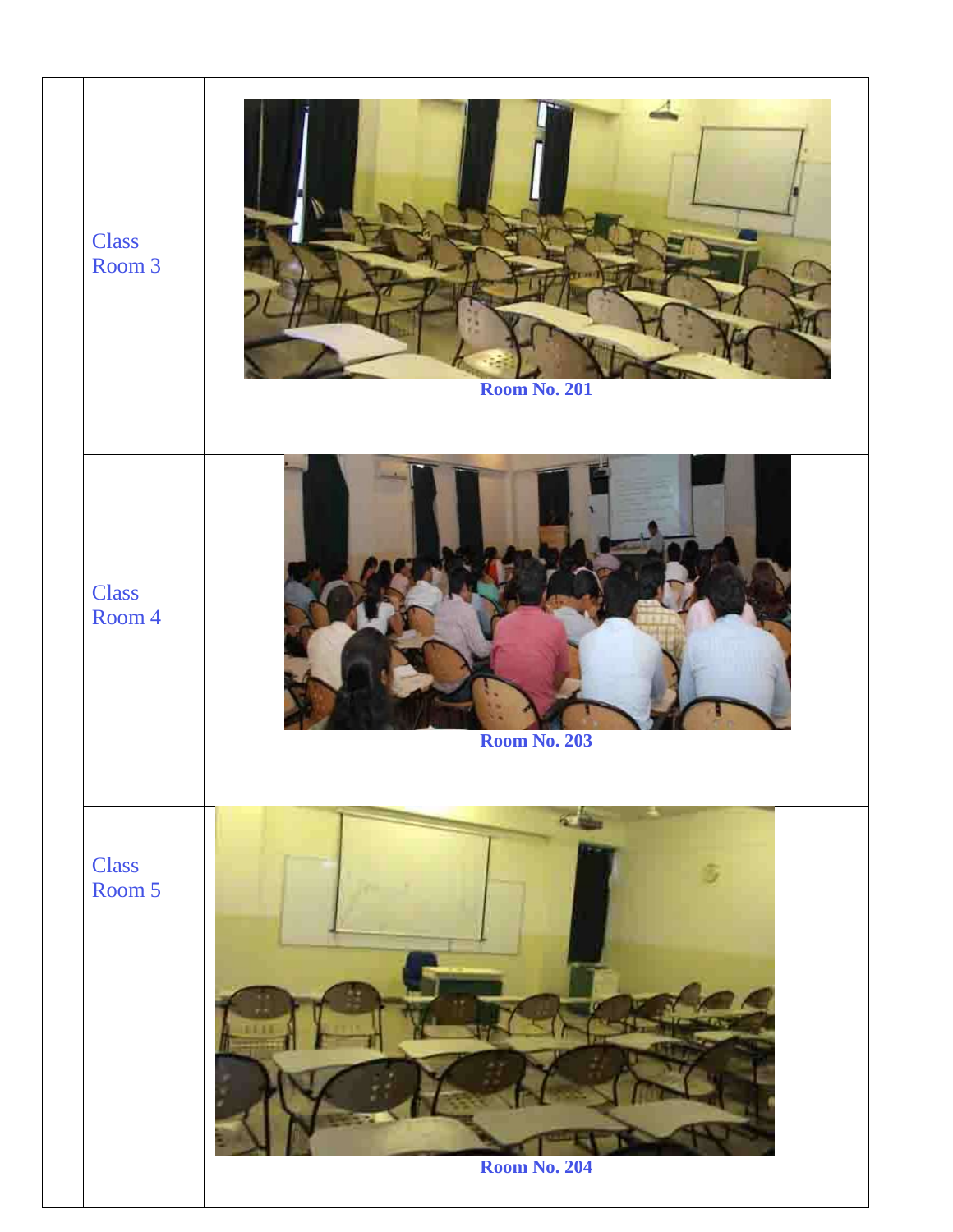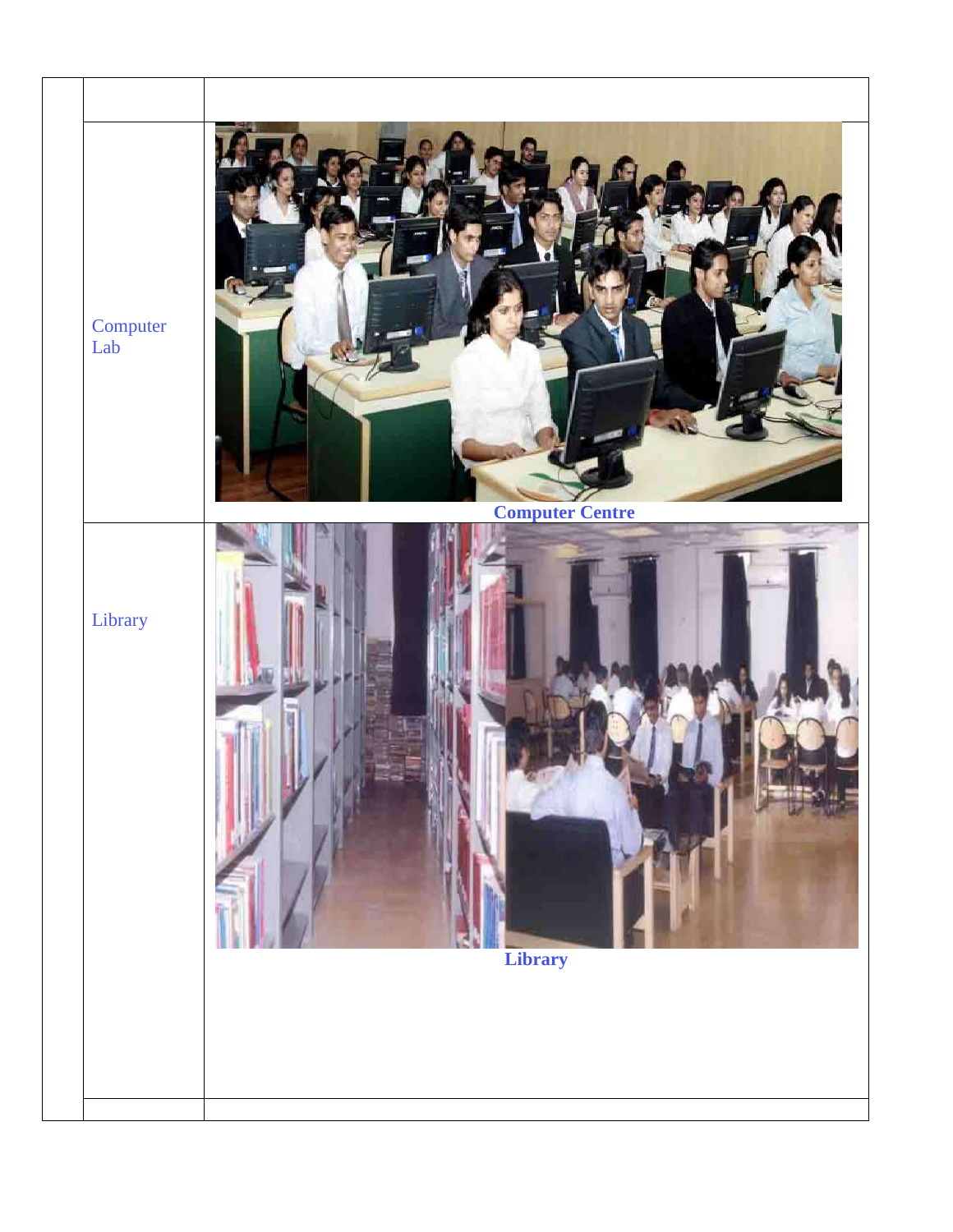